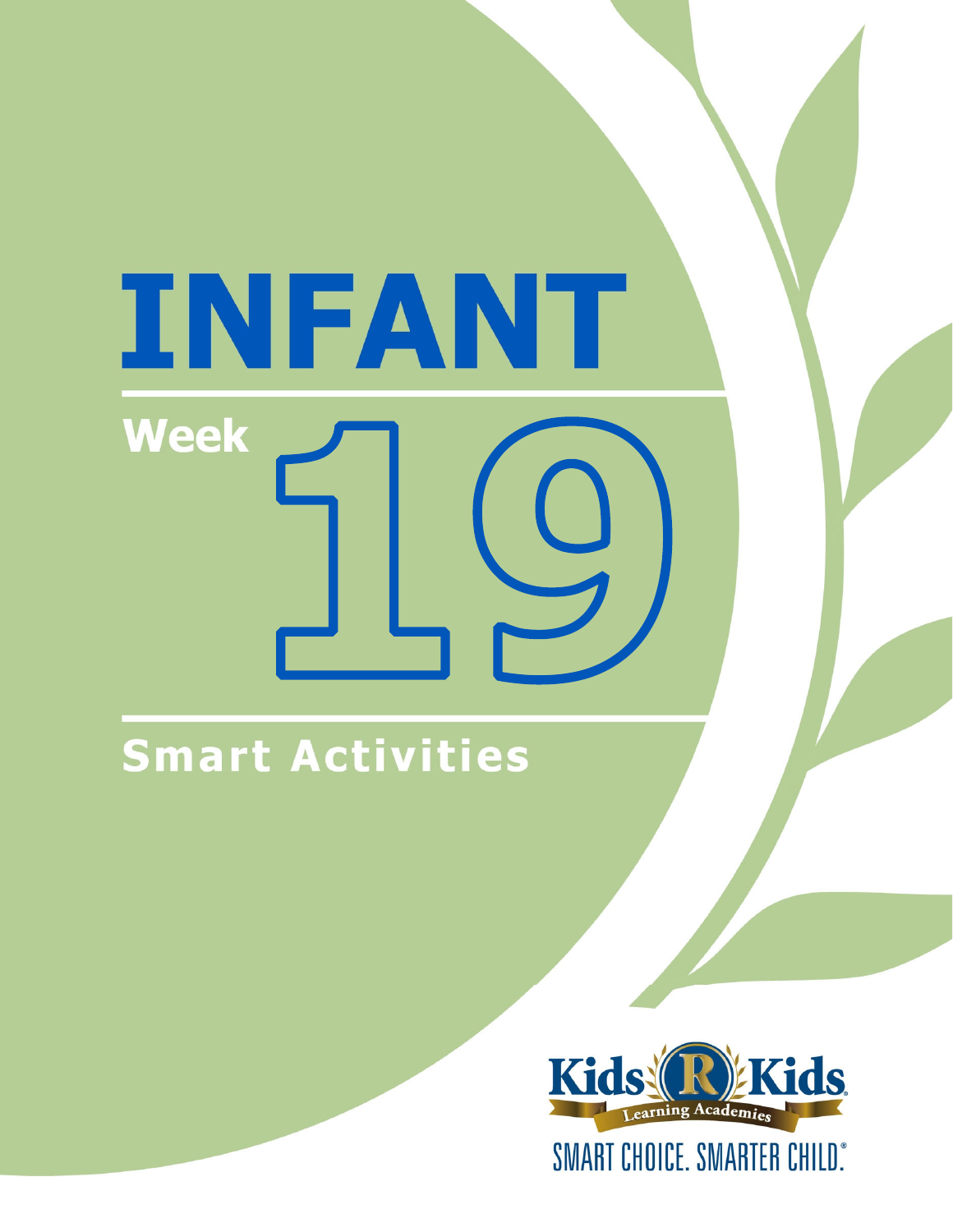# Day 1 | Week 1 9

#### **Orange Peek-A-Boo**

**Materials:** yellow paper **Instructions:** 

- 1. Hold your baby and say, "We are going to play peek-a-boo with orange paper."
- 2. Hide your face behind the orange paper and observe as your baby attempts to imitate your actions. Encourage your baby to imitate your actions.
- 3. Enjoy the smile.



#### **Orange Square**

**Materials:** paper, orange crayon **Preparation:** Draw a square on the paper. **Instructions:** 

- 1. Hold your baby and say, "This is a square shape. We are going to color it orange."
- 2. Assist your baby as you color in the square shape.
- 3. Enjoy this priceless art.

#### **The Orange Song**

**Materials:** internet access, website: https://youtu.be/XJeEFXycxfc

**Preparation:** Preview video.

#### **Instructions:**

**1 4**  Enjoy this song about the color orange with your baby as you point out the orange objects.



### **Sign Language "Done"**

#### **Instructions:**

- 1. Place both open hands with fingers pointing up facing the chest. Then, shake them so that palms face down.
- 2. The sign after a verb means past tense. For example, "Eat finished" means "I've finished eating." "Ice cream finished" means "I've finished eating ice cream."



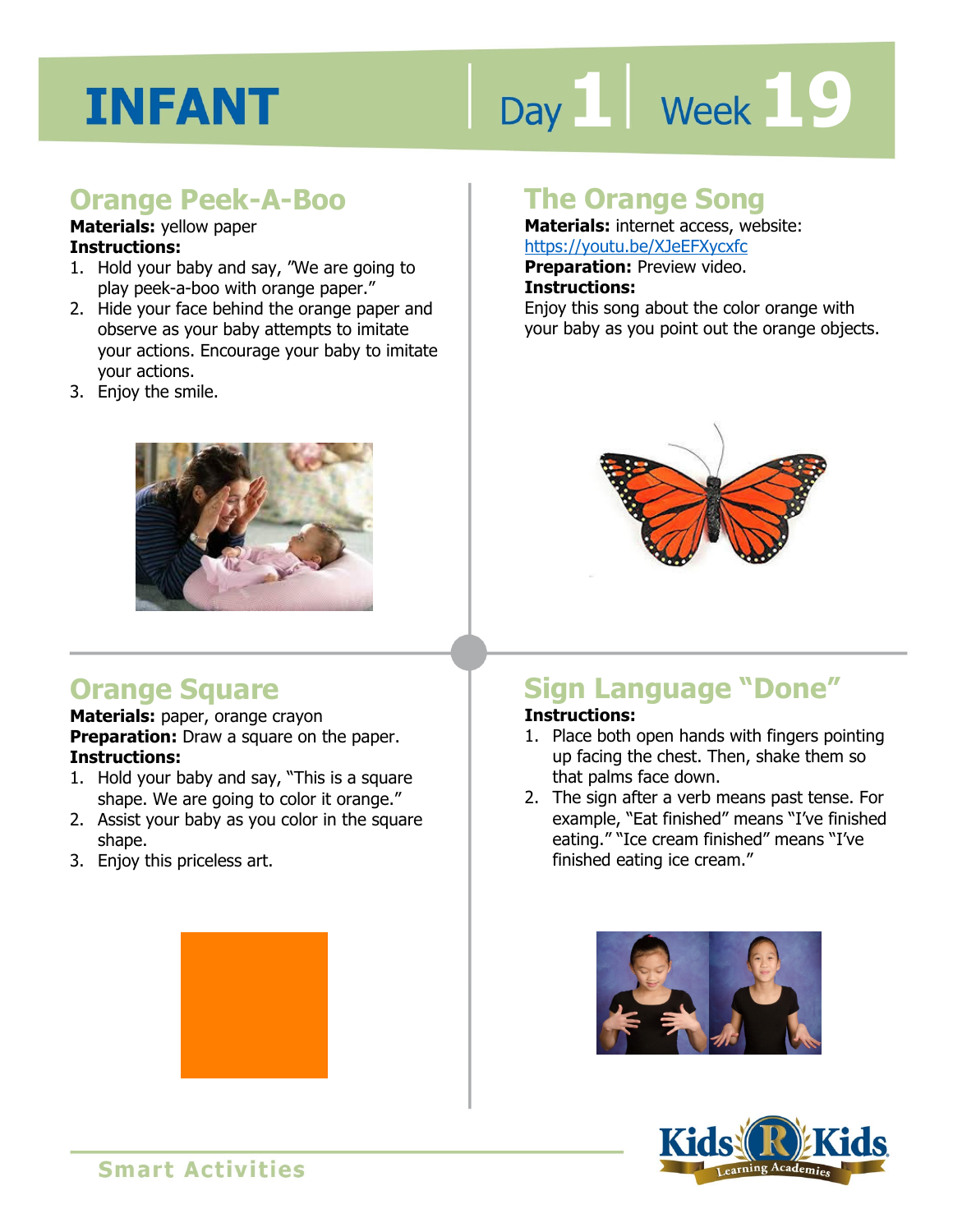# Day 2 | Week 19

#### **Oranges**

**Materials:** artificial or toy oranges **Preparation:** Gather materials. **Instructions:** 

- 1. Hold your baby and say, "These are oranges."
- 2. Encourage your baby to grasp the oranges as you talk about its features.
- 3. Observe your baby as he/she coordinates motions using eyes and hands.



#### **Orange Prints**

**Materials:** orange paint, paper **Preparation:** Gather materials. **Instructions:** 

- 1. Hold your baby and say, "We are going to make orange handprints."
- 2. Paint your baby's hand and gently press it on the paper.
- 3. Allow your baby to imitate your actions.
- 4. Enjoy this priceless art.



#### **I am Orange**

**Materials:** internet access, website: https://youtu.be/iFKkjMuUlEA

**Preparation: Preview video.** 

#### **Instructions:**

- 1. Enjoy this song about the color orange.
- 2. Name the orange objects to promote language development.



### **Sign Language "Done"**

#### **Instructions:**

- 1. Place both open hands with fingers pointing up facing the chest. Then, shake them so that palms face down.
- 2. The sign after a verb means past tense. For example, "Eat finished" means "I've finished eating." "Ice cream finished" means "I've finished eating ice cream."



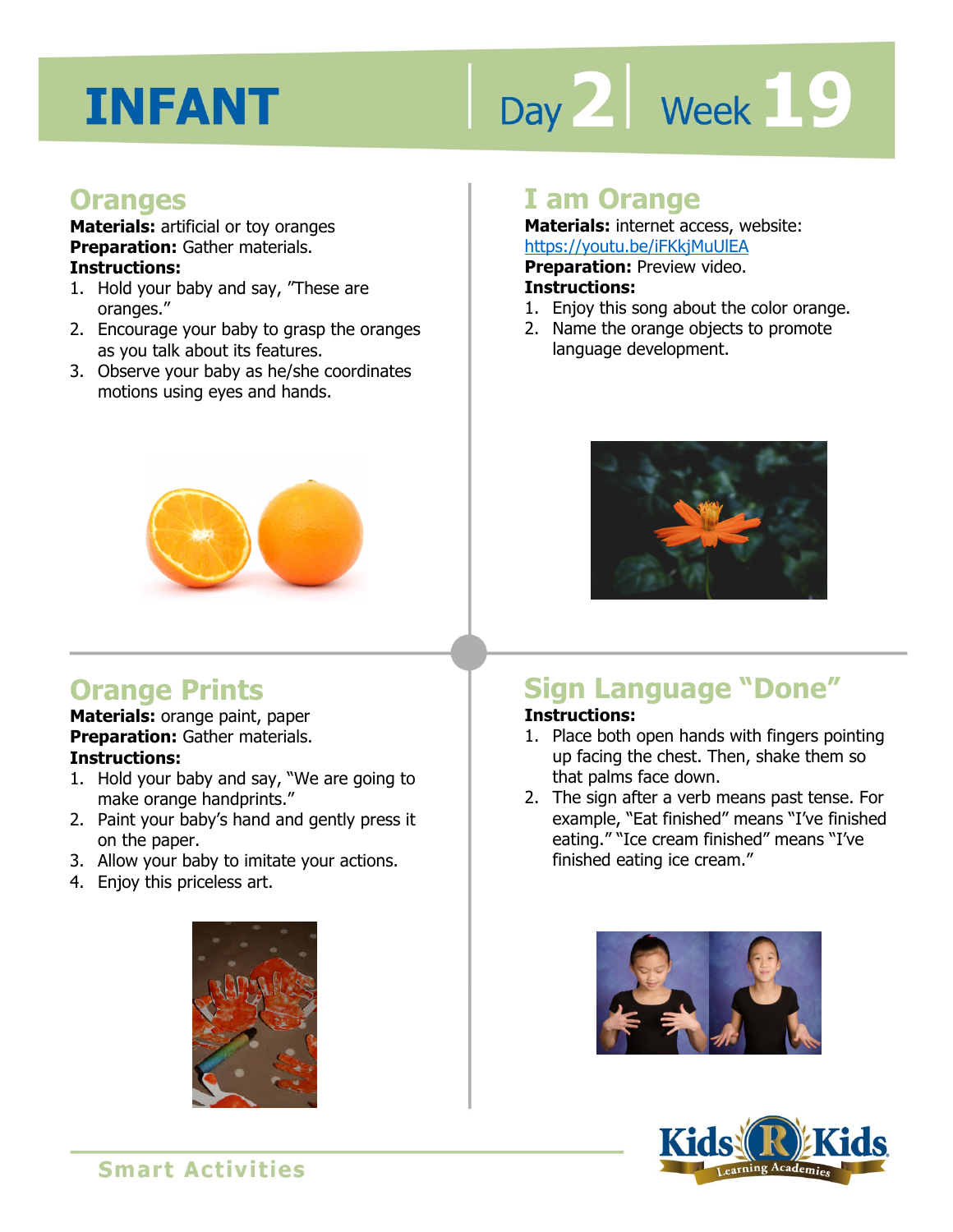# Day 3 | Week 19

#### **Orange Outside**

#### **Instructions:**

- 1. Hold your baby and say, "We are going outside to find orange objects."
- 2. Name the things that you find.
- 3. Name and repeat objects to encourage language development.



#### **Orange Collage**

**Materials:** orange objects, paper, glue **Preparation:** Gather materials. **Instructions:** 

- 1. Hold your baby and say, "We are going to glue the orange objects on the paper."
- 2. Assist your baby with gluing the objects.
- 3. Name the objects to encourage language development.



#### **Orange Song**

**Materials:** internet access, website: https://youtu.be/Wa5sAi4KBy4

**Preparation: Preview video.** 

#### **Instructions:**

- **1 4**  1. Enjoy this song about the color orange.
- 2. Name the orange objects to promote language development.



#### **Sign Language "Done"**

#### **Instructions:**

- 1. Place both open hands with fingers pointing up facing the chest. Then, shake them so that palms face down.
- 2. The sign after a verb means past tense. For example, "Eat finished" means "I've finished eating." "Ice cream finished" means "I've finished eating ice cream."



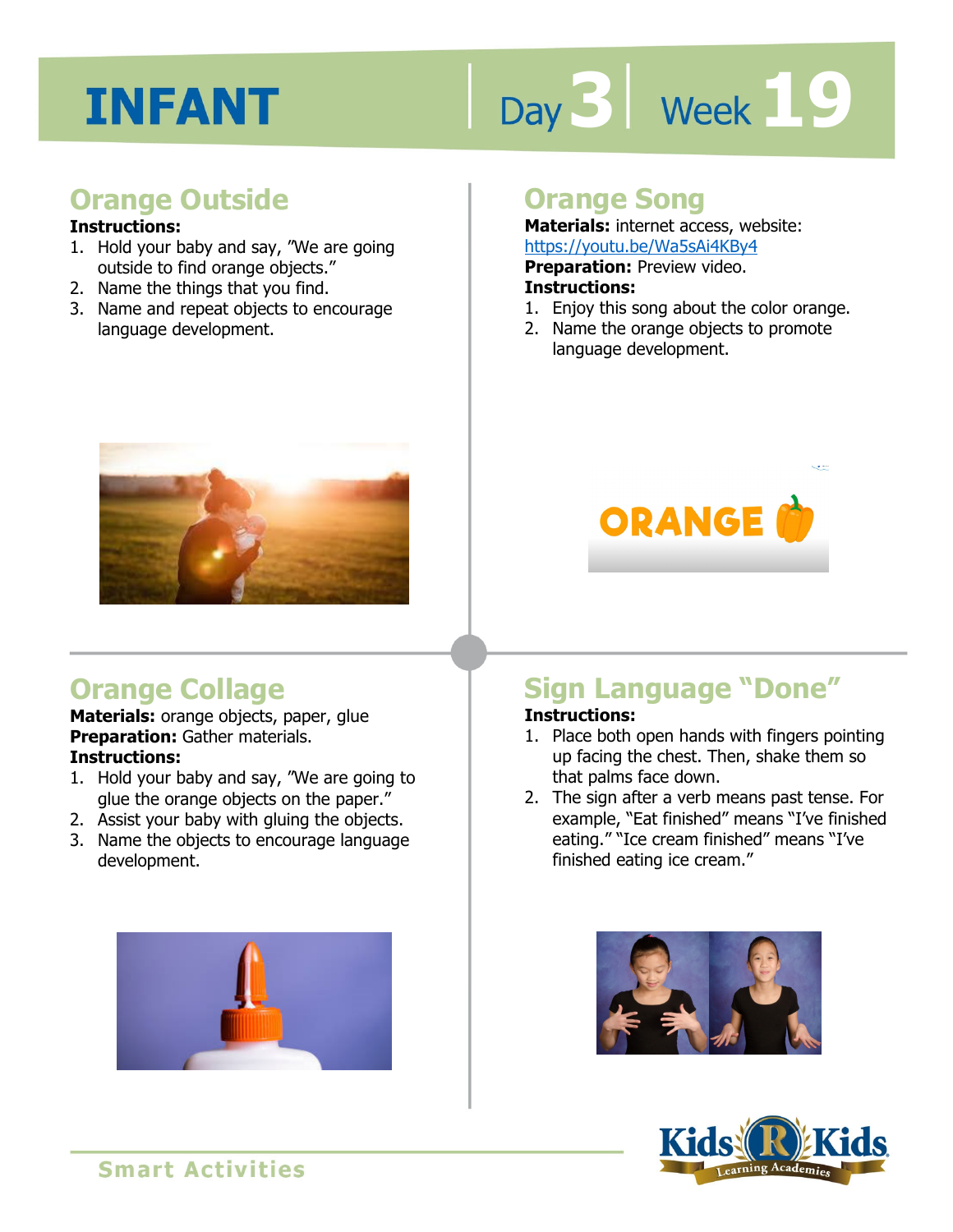# Day 4 Week 19

#### **Patty Orange**

**Materials:** orange paper, tape, scissors **Preparation:** Cut out two orange circles and tape them to your hands.

#### **Instructions:**

1. Hold your baby and say, "We are going to sing a short version of Patty Cake."

> Patty Cake Patty Cake (Clap hands together) Circles Orange (open your hands to show the orange circles)

- 2. Observe as your baby engages in active play. Encourage your baby to imitate your actions.
- 3. Continue as interest remains.



#### **Something Orange**

**Materials:** internet access, website: https://youtu.be/Nh-sulT-p3s **Preparation:** Preview video.

**Instructions:** 

- 1. Enjoy this sing along about the color orange with your baby.
- 2. Point out and name orange objects to promote vocabulary development.



#### **Orange Everywhere**

**Materials:** paper, orange paint **Preparation:** Gather materials. **Instructions:** 

- 1. Hold your baby and say, "We are going to use our hands and paint paper with orange paint."
- 2. Paint your baby's hands.
- 3. Encourage and assist him/her in rubbing the paint on the paper.
- 4. Observe as your baby explores paint.



### **Sign Language "Done"**

#### **Instructions:**

- 1. Place both open hands with fingers pointing up facing the chest. Then, shake them so that palms face down.
- 2. The sign after a verb means past tense. For example, "Eat finished" means "I've finished eating." "Ice cream finished" means "I've finished eating ice cream."